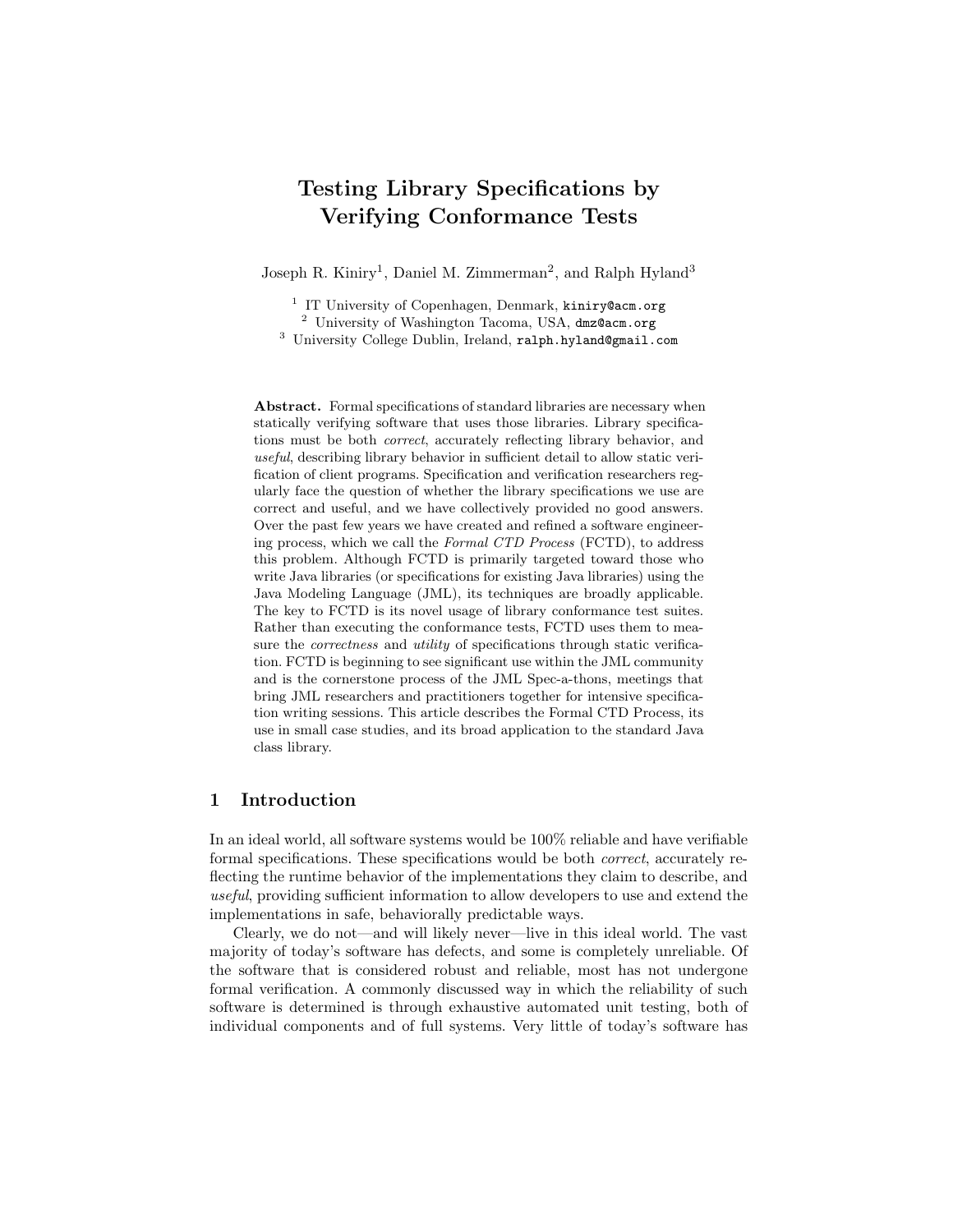formal specifications of any kind and, in our experience, many of the formal specifications that do exist are either incorrect or not useful.

While it is clearly impossible to achieve an ideal, 100% reliable, fully-specified world, it is certainly possible to improve the current state of software specification and reliability. One approach to doing this for Java applications, taken by the Java Modeling Language (JML) community, has been to retroactively provide formal specifications for the behavior of the standard Java class library. Since the standard library is the foundation for all Java software, this enables Java programs to be formally specified and verified using the standard library specifications as building blocks. A set of specifications for much of the Java 1.4 class library was included as part of the release of the Common JML tool suite [\[2\]](#page-14-0), and has since been used to formally specify and verify multiple large Java systems [\[13,](#page-15-0)[14\]](#page-15-1). In addition, a set of specifications for Java 1.5 through 1.7 is under development as part of the OpenJML project.

We call such retroactive specification of classes *Contract the Design* (CTD). To perform CTD, the specification writer takes an implementation that already exists, such as the Java class library, and writes contracts (formal specifications) to describe the existing behavior. This approach is effectively the logical dual of Design by Contract (DBC) [\[17\]](#page-15-2), where contracts are written first and the software is subsequently implemented in a way that fulfills the contracts.

Unfortunately, two critical difficulties arise when using CTD to specify existing systems. The first is that retroactively devising good specifications for existing systems is quite difficult, even with full access to source code, and is especially problematic when documentation is incomplete, absent, or vague (a not infrequent occurrence). The second is that, once a specification has been written for a non-trivial piece of software, it is hard to determine whether the specification is correct and useful. Imagining all the situations in which the software might be used is infeasible, and it is impossible to just "try out" the specification with the multitude of tools that will consume and use it. These difficulties are also faced by developers writing conformance tests for libraries (and, more generally, unit tests for nontrivial software systems), who must devise sets of tests that thoroughly exercise the functionality of their systems.

As a result of these difficulties, the Java class library specifications currently packaged with JML were written over several years in essentially ad hoc fashion. Efforts were made to ensure their correctness, and they are all (to the best of our knowledge) at least type-correct; however, there was no systematic way to measure their utility and, until now, no attempt to devise such. Deficiencies in the specifications have primarily been discovered by application developers attempting to verify their code and by tool developers attempting to make their tools understand the specifications, and the specifications have been patched in various ways over time in response to these discoveries.

This work addresses the difficulties in using CTD for library specification, taking advantage of the substantial body of knowledge related to the creation of high quality unit test suites by combining existing testing techniques with runtime and static verification techniques. The resulting process, which we call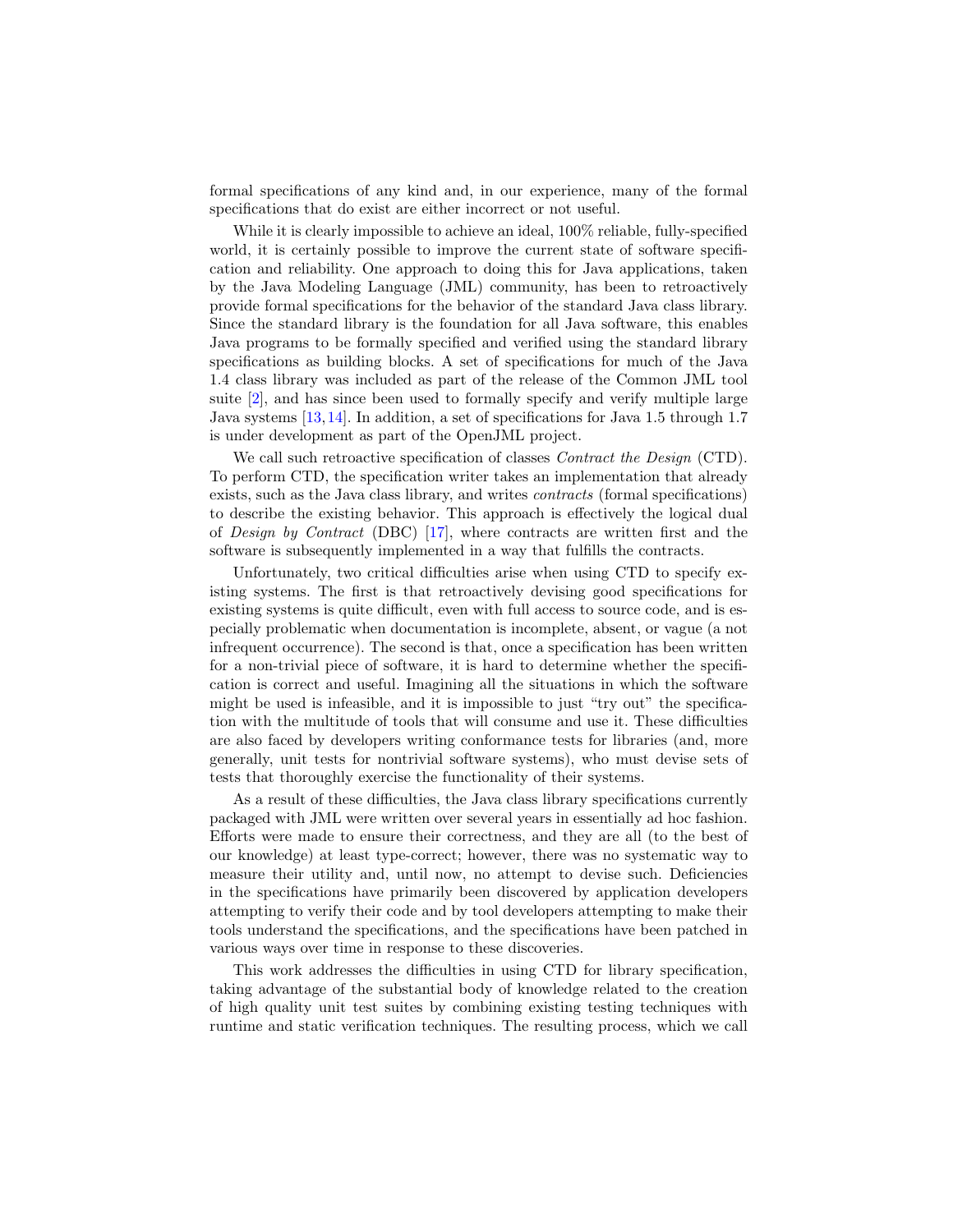the Formal CTD Process (FCTD), allows us to effectively test specifications for correctness and measure their utility.

The Formal in Formal CTD Process refers to the fact that we use verification tools to determine the correctness and utility of specifications. We consider the correctness of a specification to be a binary property: a specification is correct if it is never violated by the implementation it claims to specify and incorrect otherwise. This can be determined statically or, in cases where the source code of the system being specified is unavailable, evidence for such can be observed dynamically. We measure the utility of a specification as the percentage of the unit tests for the specified implementation that can be statically verified using the specification.

The "secret sauce" of this process is the realization that unit tests and verification "fit" together well. Unit tests operationally express the correct behavior of a system under test (SUT), while specifications denotationally express the correct behavior of a SUT. Thus, unit test outcomes should be statically verifiable using SUT specifications. Just as test coverage criteria tell us something about the quality of our implementations, verification coverage criteria (correctness and utility) tell us something about the quality of our specifications.

FCTD has been used in several case studies, and we have devised a method to apply it to the entire standard Java class library. The resulting ability to test the specifications of the Java class library is playing a critical role in the effort to update JML to support current and future versions of Java. The end result of this effort will be a correct and useful JML specification of the Java class library to complement the (often poor) existing Javadoc "specification", which will both clarify the behavior of the library for application developers and allow them to confidently use the many verification and validation tools that understand JML. In the remainder of this article we provide background information about the components of the FCTD process, describe the principles underlying FCTD, and discuss concrete realizations of FCTD for JML and Java code.

# 2 Background

FCTD combines unit testing and verification to evaluate specifications. In this section, we provide background information on the tools and techniques used in our concrete realizations of FCTD: JML, unit testing, and static checking. More detailed descriptions are available in the cited works and in the documentation accompanying the tools.

#### 2.1 The Java Modeling Language

The Java Modeling Language [\[16\]](#page-15-3) is a specification language for Java programs. It allows developers to specify class and method contracts (i.e., preconditions, postconditions, invariants) as well as more sophisticated properties, up to and including mathematical models of program behavior. Many tools are compatible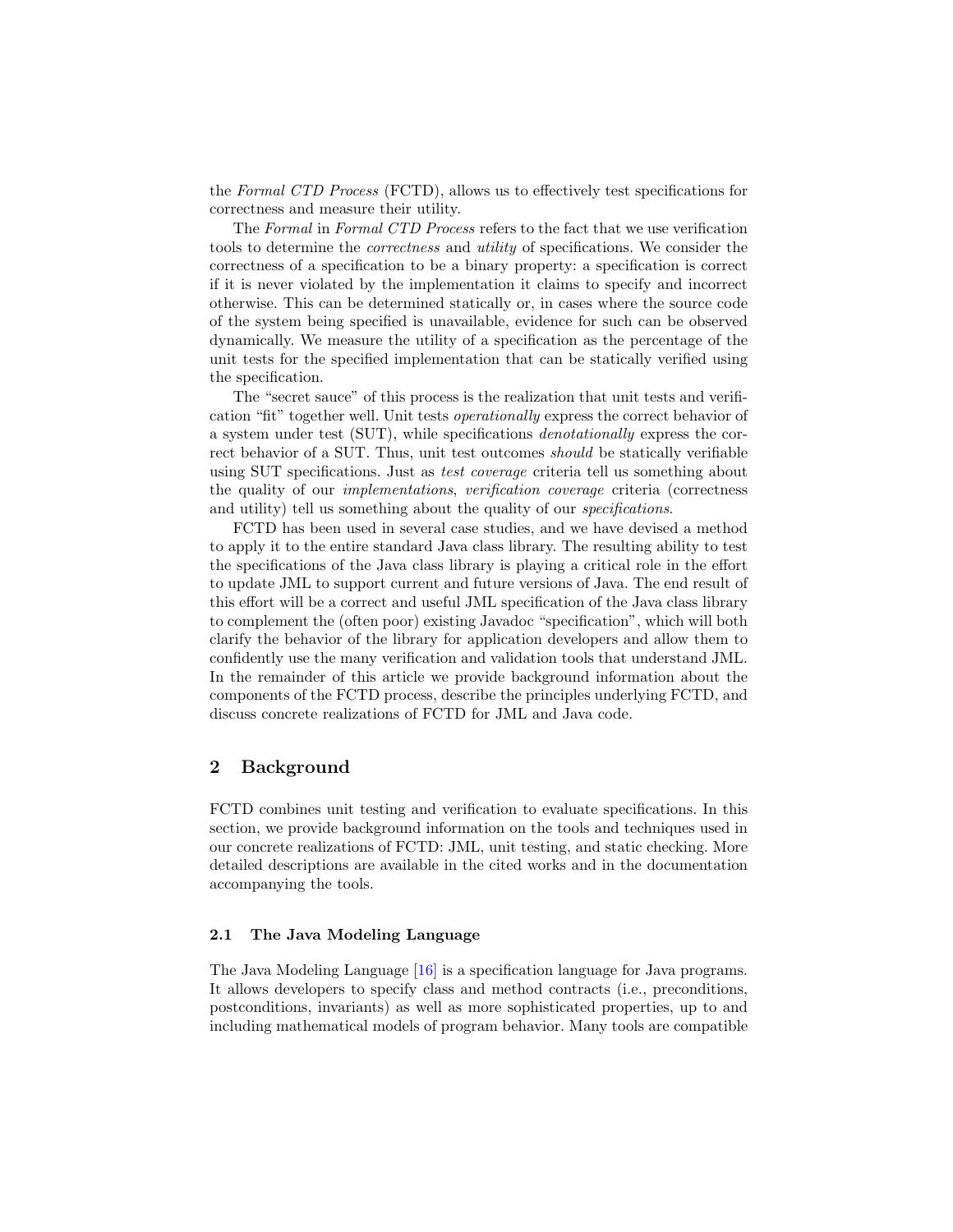with JML, including compilers, static checkers, runtime assertion checkers, unit test generators, and automated specification generators [\[2\]](#page-14-0).

Runtime assertion checking (RAC) is one of the most common applications of JML. A special RAC compiler is used to transform JML-annotated Java code, adding runtime checks for method preconditions and postconditions, class invariants and constraints, and other JML contracts such as loop invariants and variant functions. The transformed code, when run in any Java virtual machine, signals assertion failures at runtime via special JML runtime errors.

JML and its associated tools are used in many contexts. Many formal methods researchers have adopted JML, and many JML-compatible tools have full JML specifications; in some cases, these tools have even been statically verified. JML is also used in educational contexts at several universities [\[15\]](#page-15-4), as well as in production systems such as the KOA Internet-based remote voting system [\[13\]](#page-15-0).

Currently, most stable and supported publicly available JML tools only support Java versions prior to 5.0. The OpenJML project [\[5\]](#page-15-5) and the JMLEclipse project [\[3\]](#page-14-1) are efforts to build JML tools atop modern compiler code bases (Open-JDK [\[19\]](#page-15-6) and the Eclipse JDT [\[22\]](#page-15-7), respectively), so that JML will be able to better keep pace with future changes to Java. This modernization effort is a primary motivator for the work presented here, as a multitude of new specifications must be written for new and changed classes in the standard Java class library before a new set of JML tools can be effectively used.

### 2.2 Unit Testing

Unit testing has long been an important validation technique in many software development processes. It is essentially the execution of individual components of a system (the units) in specific contexts to determine whether the components generate expected results. A single unit test has two main parts: test data and a test oracle. The test data are input values—for example, method parameter values—used to establish the state of the unit under test. The test oracle is a (typically small) program that determines whether the behavior of the unit is correct when it is executed with the test data.

Testing a non-trivial software system typically requires many unit tests, which are collectively called a *test suite*. The quality, usually called *coverage*, of a test suite is measured in several ways  $[23]$ ; for example, given a particular SUT, statement coverage (sometimes called code coverage) is the percentage of the executable code in that system that is executed during testing, while path coverage is the percentage of the possible execution paths through that system that is executed during testing.

As will become evident in Section [3,](#page-5-0) effective use of FCTD requires the availability of a high-coverage test suite for the system being specified, preferably a conformance test suite that defines the full functionality of the system. Significant research has been done on techniques for automatically generating test suites, and many of those techniques are quite promising. However, the development of test suites is still predominantly done without automation. Developers sit down with the system to be tested, decide what test data should be used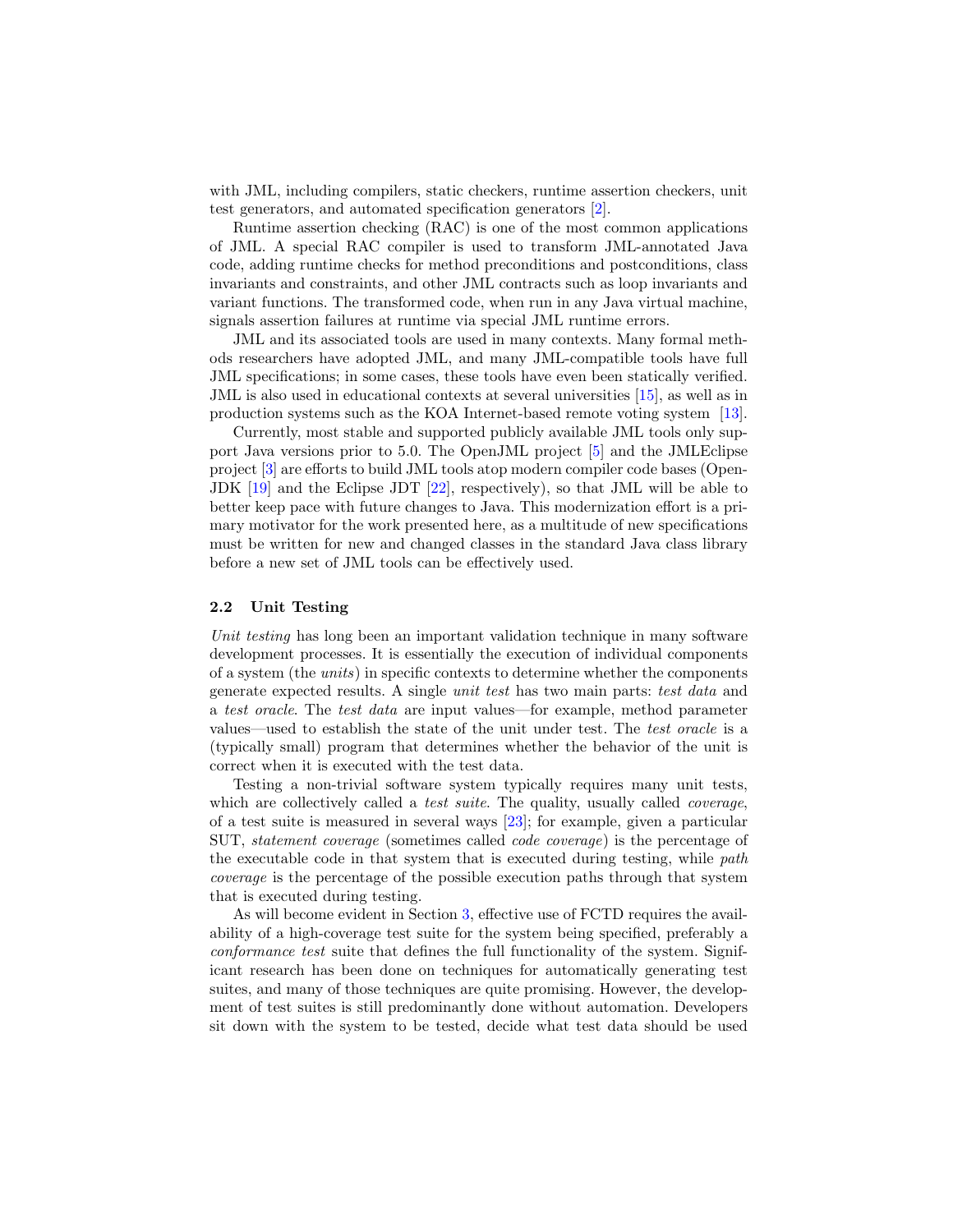and how to determine whether each test has passed or failed, and encode this information manually.

Test suites are usually executed within a test framework that runs and records the result of each test and summarizes the results of the suite to the developer. This allows the test suite to be run easily, repeatably, and without constant developer supervision; it also allows test runs to be incorporated into the automatic build processes that exist in many software development environments. Such frameworks exist for nearly every programming language; the predominant ones for Java are JUnit  $[10]$  and TestNG  $[1]$ . For the purposes of FCTD there is no clear reason to choose one over the other; we have typically used JUnit because it ships as an integrated part of the open-source Eclipse Development Platform [\[22\]](#page-15-7), which we use for most of our development work.

One particular way of automating the development and execution of test suites that applies specifically to JML-annotated Java programs is embodied in the JMLUnit [\[4\]](#page-15-10) and JMLUnitNG [\[24\]](#page-15-11) tools. These tools automatically generate test oracles using JML runtime assertion checks. For each method under test, the tools construct JUnit or TestNG (respectively) tests to call that method with multiple test data values taken from a default or developer-provided set. Each test passes if the method call completes with no assertion failures and fails if the method call completes with an assertion failure other than a violation of the method's precondition. If a test violates the method's precondition it is considered meaningless, because the behavior of a method is undefined when its precondition is violated and can therefore not be evaluated.

FCTD does not work with unit tests generated by tools like JMLUnit and JMLUnitNG, because such tools generate operational "specifications" (in the form of unit tests) directly from denotational specifications (in the form of JML). Since the resulting tests pass exactly when the specifications are satisfied, regardless of how trivial the specifications are, they can provide no information about specification utility. To guarantee "objective" evaluation of specification utility, unit tests must be written independently (i.e., without reference to the specifications being evaluated).

#### 2.3 Static Verification

Static verification is a process whereby a body of formally specified source or object code is analyzed to determine whether it satisfies its specification. This analysis is typically carried out by transforming the code and specification into verification conditions, which are then evaluated using one or more automated theorem provers. An extended static checker is a tool that performs static verification as well as checking for and flagging common programming errors.

In our initial experiments with FCTD we have primarily used  $\text{ESC/Java2}$  [\[14\]](#page-15-1), an evolution of the original Digital SRC ESC/Java [\[8\]](#page-15-12), to perform static verification on JML-annotated Java code. We have also experimented with the prototype ESCs being developed as part of the OpenJML and JMLEclipse projects, but these are not currently robust enough to reason about the rich specifications under discussion here.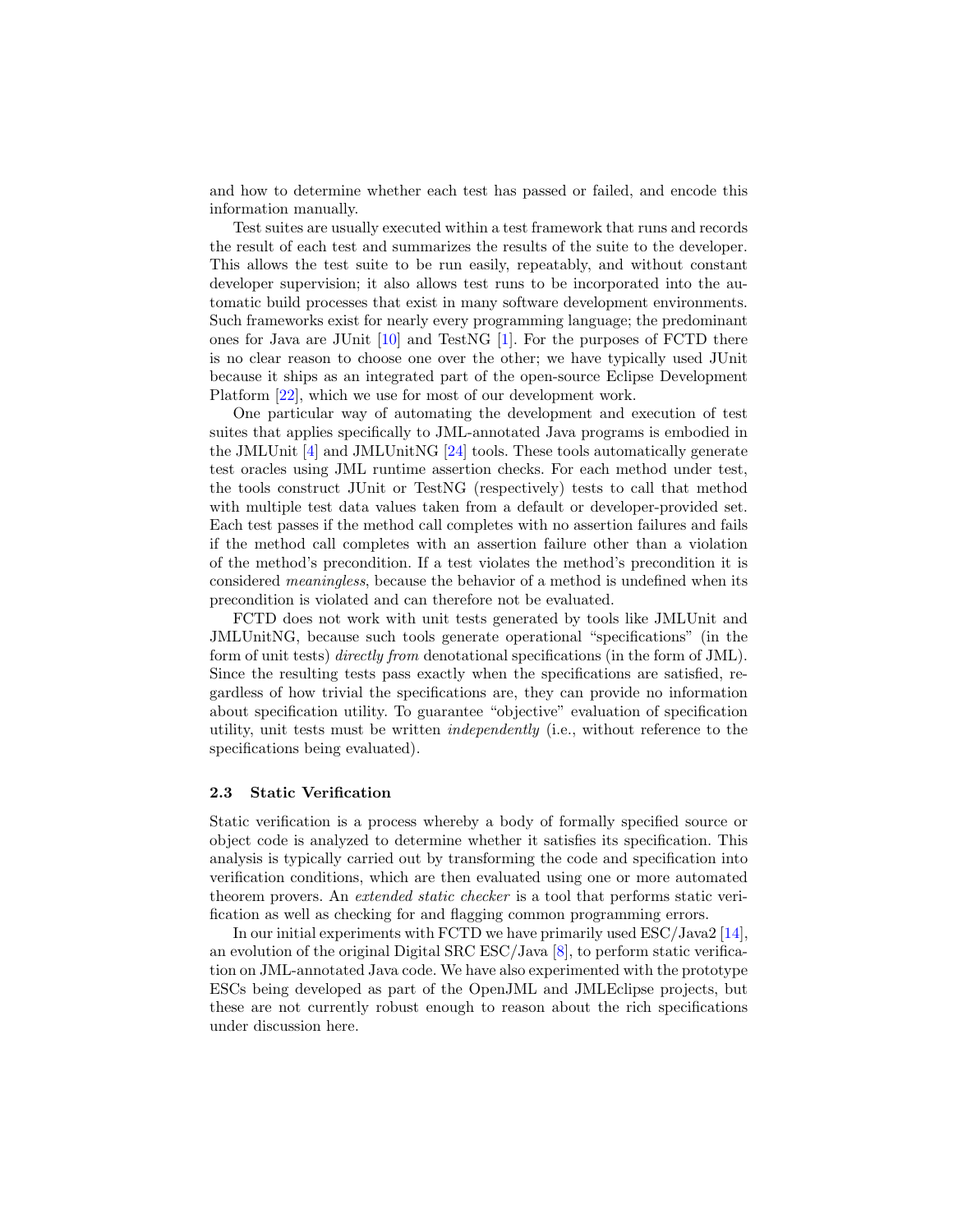ESC/Java2 detects typical Java programming errors such as null pointer dereferences, invalid class casts, and out-of-bounds array indexing. It also performs several kinds of automated verification to attempt to ensure that the code is correct with respect to its associated JML specifications and, in conjunction with a specification consistency checker, to ensure that the specifications themselves are sound. The consistency check is important, especially for specification writers who are just learning CTD/DBC, because it is easy for inexperienced developers to write inconsistent specifications (e.g., invariants that collapse to true) that are always satisfied regardless of the system's actual behavior.

The verification performed by  $ESC/Jawa2$  is  $modular$ ; it verifies each method  $m$  by transforming the Java code of only method  $m$  into verification conditions and relies on the JML specifications of all the other methods and classes to which m refers to create the remainder of the verification conditions it needs. Thus, ESC/Java2 verifies each method in relative isolation, which is far less resourceintensive (and far more feasible given the state of automated theorem prover technology) than processing an entire system, or even an entire class, at once.

Support for modern Java syntax and constructs in ESC, as in JML itself, is still a work in progress. We expect that the new ESC tools being developed as part of the OpenJML and JMLEclipse projects will address this issue.

## <span id="page-5-0"></span>3 The Formal CTD Process

The Formal CTD Process is a combination of unit testing techniques and verification techniques. FCTD is general enough to be applied to systems and specifications written in any language and unit tests running in any framework; the only requirement is the availability of at least one static verification tool capable of reasoning about off-the-shelf unit tests.

It is important to note that executing unit tests is a completely optional part of the process. Executing unit tests within a RAC environment to determine whether CTD specifications are violated by the tests is certainly feasible; however, there are two serious issues with using runtime checks to evaluate specification quality. First, it is quite easy to write correct, but clearly non-useful, specifications that pass their runtime assertion checks regardless of what the underlying implementation does. Second, it is possible for all the runtime checks to pass when running a test suite that does not thoroughly exercise the implementation, leaving incorrect specifications undiscovered.

A conformance test suite (or other high-coverage test suite) can provide some persuasive evidence for the correctness of a set of specifications through runtime checking, because it thoroughly exercises all the intended functionality of the implementation. However, even runtime checks of conformance tests cannot conclusively establish correctness because there is always the possibility of undesirable "easter eggs" (e.g., "when a specific, undocumented set of parameters is passed to this method, exit the virtual machine") in any given implementation. To truly establish correctness, the specification must be statically verified against the implementation; if source code is not available, the best we can do is to per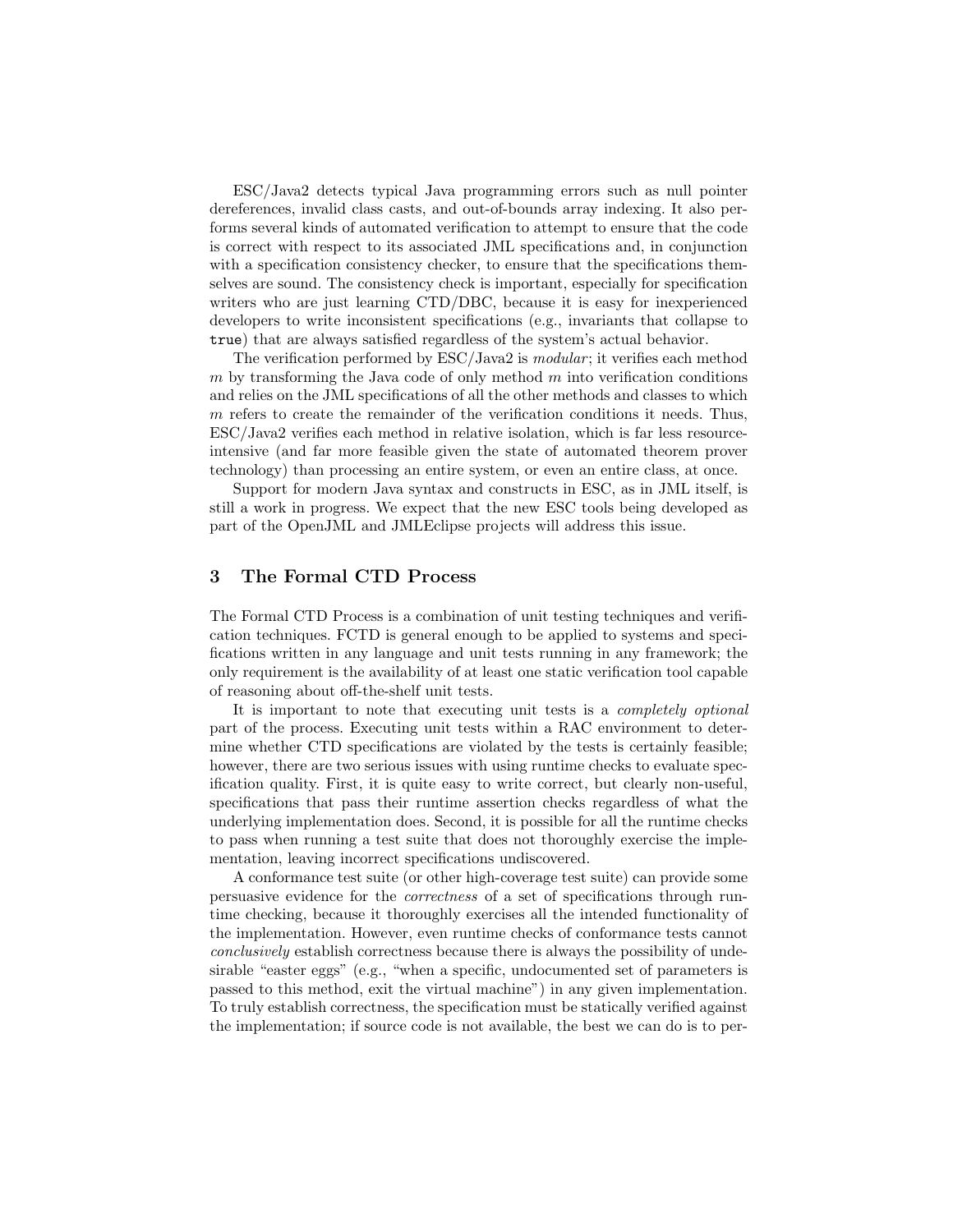form runtime checking of a conformance test suite and hope (or, when possible, measure with coverage tools) that it completely covers the implementation.

On the other hand, it is impossible to determine the utility of a specification through runtime checking regardless of the test suite used. Runtime checking provides no basis for determining whether a specification will enable us to prove the correctness of programs that use the specified system.

In this section, we describe how FCTD allows us to determine the utility of specifications; in the next section, we describe our specific implementations of FCTD for testing JML specifications of Java systems.

#### <span id="page-6-0"></span>3.1 Unit Tests as Operational Behavioral Specifications

As noted above, CTD specifications written for an existing system are correct if they can be statically verified. The use of static verification to determine specification correctness is one aspect of FCTD, but the critical hypothesis underlying the process is the following: *if correct CTD specifications for a system are suffi*cient to allow an existing high-quality and high-coverage test suite for the system to be statically verified, then for all practical purposes the specifications are useful. By statically verifying a full test suite, we effectively "test" the ability of the specifications to capture the *intended* behavior of the system. The existing test suite is an operational behavioral specification of the system, against which we compare our formal specifications.

To illustrate this idea, consider the method java.lang.String.getChars from the Java class library. Its signature and Javadoc documentation [\(Figure 1\)](#page-7-0) are fairly straightforward. A careful reading of this documentation (plus the knowledge that, in Java, performing array operations on a null array causes a NullPointerException) yields a 23-line JML specification [\(Figure 2\)](#page-7-1) with three behavior clauses, one normal and two exceptional. This specification refers to charArray, a model field representing the character sequence encapsulated by the String, and equal, a model method that compares ranges of characters in two arrays for equivalence; both of these are inherited from java.lang. CharSequence, an interface implemented by  $String.<sup>4</sup>$ 

Surprisingly, the reference implementation of getChars is only 7 statements long. Three if statements check the legitimacy of parameters and, if necessary, throw various instances of StringIndexOutOfBoundsException. Once the parameters are found to be legitimate, a single call to System.arraycopy copies the characters from the string into the destination array.

Verifying the correctness of this specification with respect to the reference implementation is a straightforward proposition—after all, the body of the method is short and, while it has a relatively high cyclomatic complexity given its size, its "shape" matches that of the specification. Moreover, the specification of System.arraycopy is strong and well-used.

<sup>4</sup> The specification would, of course, be significantly longer if it did not use the inherited model field and model method.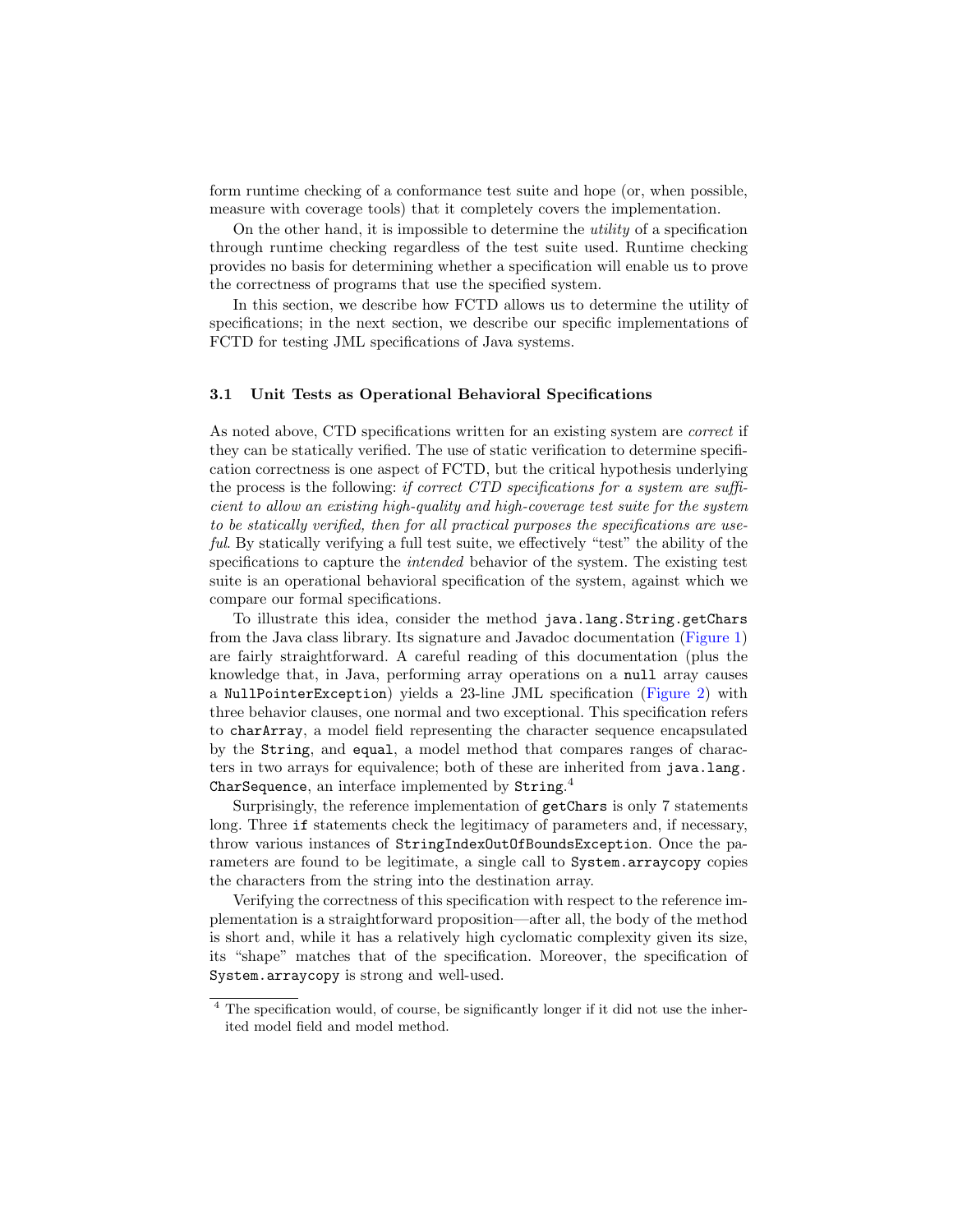public void getChars(int srcBegin, int srcEnd, char[] dst, int dstBegin)

Copies characters from this string into the destination character array. The first character to be copied is at index srcBegin; the last character to be copied is at index srcEnd-1 (thus the total number of characters to be copied is srcEnd-srcBegin). The characters are copied into the subarray of dst starting at index dstBegin and ending at index dstbegin+(srcEnd-srcBegin)-1.

(parameter descriptions omitted; they contain no restrictions on parameter values)

Throws IndexOutOfBoundsException if any of the following is true: srcBegin is negative; srcBegin is greater than srcEnd; srcEnd is greater than the length of this string; dstBegin is negative; dstBegin+(srcEnd-srcBegin) is larger than dst.length.

<span id="page-7-0"></span>Fig. 1. Javadoc documentation for library method java.lang.String.getChars.

```
public normal_behavior
   requires srcBegin >= 0
           && srcBegin <= srcEnd
           && srcEnd <= charArray . length
           && dst != null
           && dstBegin >= 0
    && dst . length >= dstBegin + ( srcEnd - srcBegin );
modifies dst [ dstBegin .. dstBegin + srcEnd - srcBegin -1];
ensures equal ( charArray , srcBegin , dst , dstBegin , srcEnd - srcBegin );
also
 public exceptional_behavior
   requires srcBegin < 0
           || srcBegin > srcEnd
           || srcEnd > charArray . length
           || dstBegin < 0
           || ( dst != null && dst . length < dstBegin + ( srcEnd - srcBegin ));
   modifies \ nothing ;
   signals_only IndexOutOfBoundsException ;
also
 public exceptional_behavior
   requires dst == null ;
   modifies \ nothing ;
   signals_only NullPointerException ;
```
<span id="page-7-1"></span>Fig. 2. JML specification for library method java.lang.String.getChars.

But how do we measure the utility of our 23-line getChars specification? To accomplish this, we turn our attention to the conformance test suite for the Java class library, the Java Compatibility Kit (JCK), which includes tests for getChars in the class GetCharsTest. This class is around 450 lines in length and contains nine comprehensive tests that call getChars a total of 36 times.

If we execute this test suite against the reference implementation of getChars, we exercise the implementation against the idea of correctness that the test writers had in mind when writing the tests. If, on the other hand, we attempt to prove that the unit tests always pass, we exercise our *specification* of getChars against that same idea of correctness.

One potential issue with this technique is overspecification—generating specifications detailed enough to prove that all the unit tests pass but too cumbersome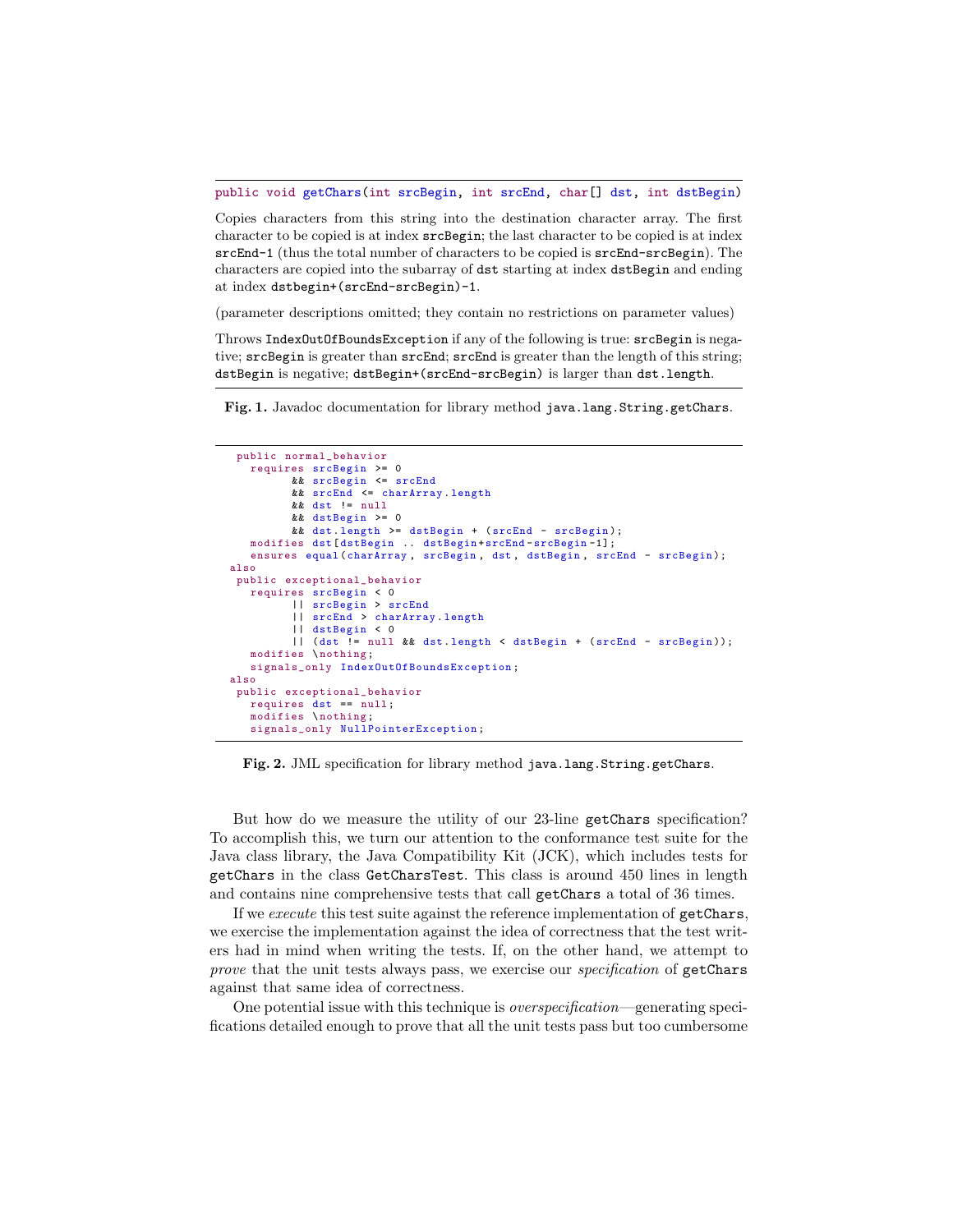or too highly specific to the particular tested situations for developers to use in general applications. We attempt to avoid overspecification in two ways: first, we develop specifications only from publicly-available documentation (including test suites when necessary to clarify ambiguous documentation) and not directly from source code; second, we use conformance tests or other high-coverage, highquality test suites in an effort to cover enough functionality that "specifying to the tests", if it is done at all, actually results in useful specifications.

We return to the JCK and getChars in [Section 4.2;](#page-11-0) first, however, we explain how we combine unit testing and static verification to prove that the unit tests always pass.

## <span id="page-8-0"></span>3.2 Unit Test Specifications

In order to statically verify a test  $T$ , we must have specifications for both  $T$  itself and the test framework  $F$  against which  $T$  is written. Otherwise,  $T$  would be trivially verifiable as it need not maintain or establish any particular properties.

The specification for each test  $T$  is simple, and happens to match the default specification that ESC/Java2 assigns to any method that has no specification. Its precondition is true, as there are no constraints on when the unit test can be run;<sup>5</sup> its postcondition is also true, as we expect the test to terminate normally. Additionally, no exceptions should be thrown, so its exceptional postcondition is false. In essence, such a specification says that all unit tests should pass, no unit tests should fail and the test suite should not halt unexpectedly.

While test frameworks typically have a very rich set of methods to assert test conditions, we presume that test framework  $F$  contains only two methods-Assert(boolean P) and Fail()—and that all other assertion methods in  $F$ are defined in terms of these two methods. The Assert method does nothing if P is true and reports a test failure if P is false, while the Fail method unconditionally reports a test failure.

Framework  $F$  records a passing result for test  $T$  if  $T$  terminates normally.  $T$ may call the Assert method an arbitrary number of times to check the validity of an arbitrary number of predicates; if any of these assertions fail, F records a failing result for  $T$ .  $F$  also, of course, records a failing result for  $T$  if  $T$  calls the Fail method.

The specification of  $\text{assert}(P)$  is  $\{P\}$  Assert $(P)$   $\{P\}$ . This specification forces the verifier to check that P holds, as it is the precondition of Assert. This is logically equivalent to simply asserting P. In case the test calls other methods of the framework API in the same method body, we also require that P holds as the postcondition.

The specification of Fail is {false} Fail {true}. This specification forces the verifier to attempt to prove an unprovable verification condition, and thus will always fail verification. The idea here is that the verification systems we use

<sup>5</sup> Unit tests that depend on the results of other unit tests, which can be written in certain testing frameworks, have somewhat more complex preconditions; however, such frameworks typically handle the ordering of such tests automatically.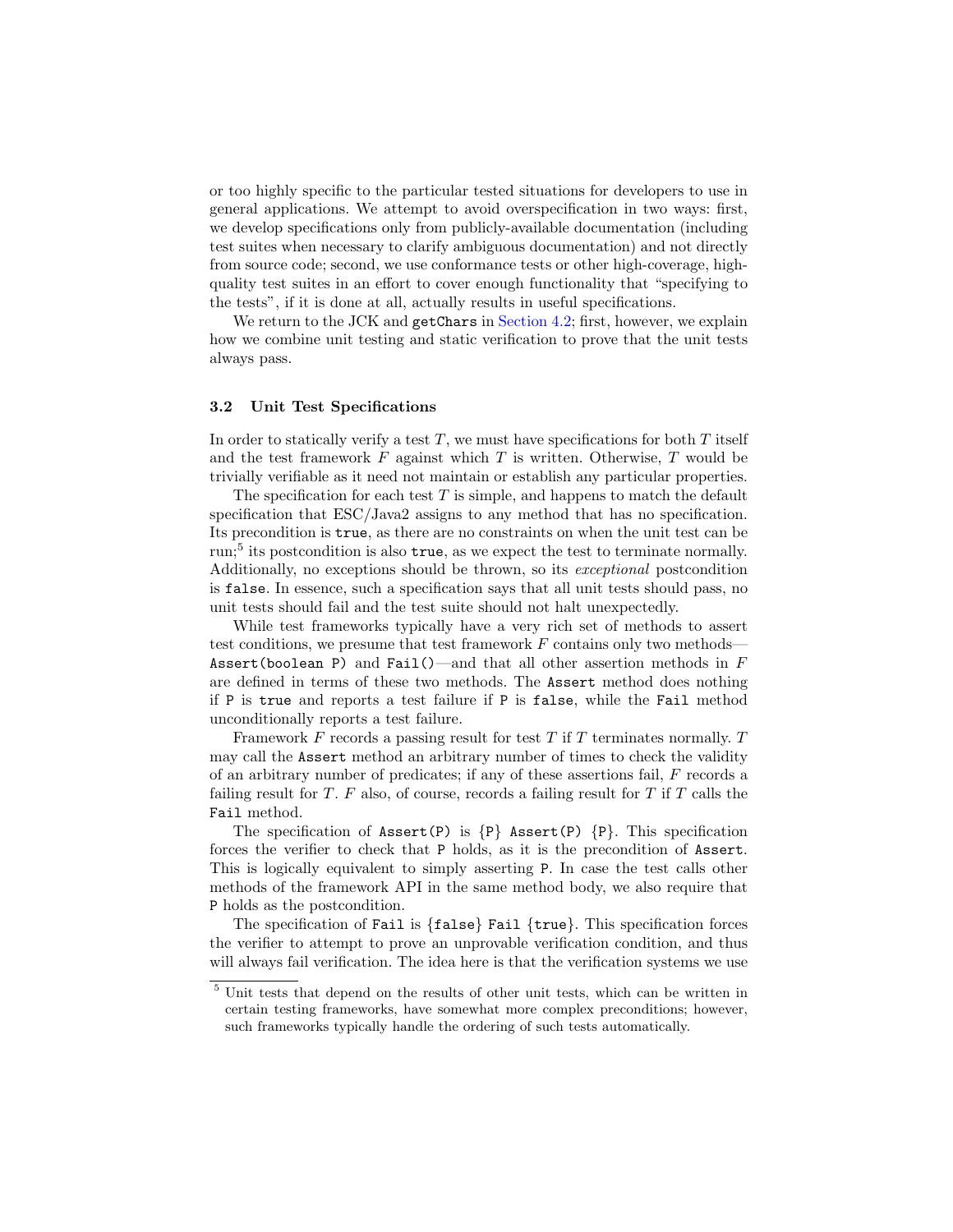have the ability to reason about unreachable code, and one way of checking for such is to attempt to assert false in unreachable blocks [\[12\]](#page-15-13). Since unit tests should never fail, all calls to Fail should be unreachable during static analysis.

With this combination of automatic default specification for the unit test and novel specification of test framework assertions, successful verification of a given unit test means that the unit test always passes: neither Assert(false) nor Fail is ever called. Therefore, it demonstrates that the CTD specification is sufficient to guarantee the success of the unit test. We measure specification utility as the percentage of unit tests in a test suite that can be statically verified; clearly, the correspondence between this measure of utility and actual "real-world" utility for developers is highly dependent on the quality of the test suite we verify. In particular, successful verification of a library conformance test—effectively, a complete definition of the required library behavior—against a library specification means that generalized client programs of the library should also be verifiable against the library specification (though they may still, of course, be unverifiable for reasons having nothing to do with the library specification).

Now that we have described the general idea of using verification to test the correctness and utility of specifications, we will discuss our concrete applications of this general idea using Java, JML, ESC/Java2, and Java unit testing frameworks.

## 4 The Concrete Process

We have been using the FCTD process for several years when writing new, or reworking existing, specifications of the Java API. An early variant of the concrete process was proposed by David Cok during the development of ESC/Java2. That process, which only used hand-written unit tests, the ESC/Java2 static checker and the JUnit framework, was used to write specifications of several classes. More recently one of the authors focused on refining the process, incorporating support for both static and runtime checking and using tests from the Java Compatibility Kit (JCK) [\[11\]](#page-15-14).

In this section, we describe the modifications we have made to use JUnit and the JCK with the FCTD process, as well as giving background information on the organization of the JCK and its companion JavaTest framework.

#### 4.1 JUnit

The FCTD process was originally designed for use with JUnit-like frameworks; therefore, the JML specifications added to the JUnit testing framework in order to successfully carry out FCTD are essentially those discussed in [Section 3.2.](#page-8-0)

The JUnit API's key class, org.junit.Assert, has many methods that allow the test writer to assert various conditions. The most important two such methods are assertTrue(String message, boolean condition), which asserts that condition is true, and fail(String message), which causes an unconditional test failure. [Figure 3](#page-10-0) shows the JML specifications added to those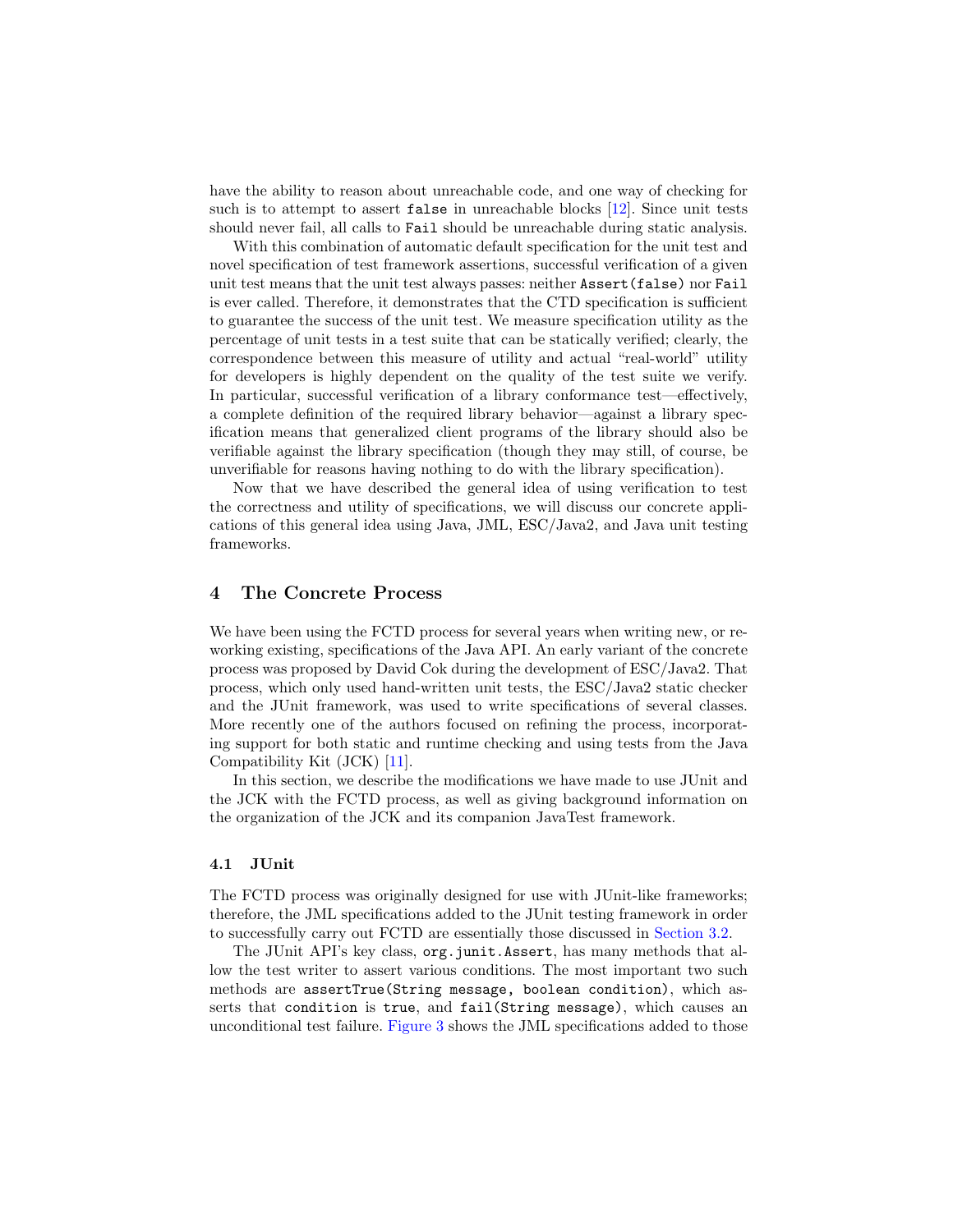```
/** Asserts that a condition is true . */
//@ public normal_behavior
//@ requires condition;<br>//@ ensures condition:
      ensures condition:
public static void assertTrue (/*@ nullable @*/ String message ,
                                   boolean condition );
/** Fails a test with no message . */
//@ public normal_behavior<br>//@   requires false:
      requires false;
//@ ensures true ;
public static void fail (/*@ nullable @*/ String message);
```
<span id="page-10-0"></span>Fig. 3. The specification of key methods in JUnit's Assert class

methods for FCTD. A number of other methods, including assertFalse and assertNull, are implemented in terms of assertTrue; still others, such as assertEquals (for object equivalence) have their own implementations and we do not show the JML specifications for these here.

With these modifications to the JUnit API, we can perform FCTD with any existing set of JUnit tests for a JML-annotated SUT. We have sets of handwritten JUnit tests for a small selection of classes in the Java class library, as described later in [Section 5;](#page-12-0) however, the conformance tests in the Java Compatibility Kit are preferable to our JUnit tests for testing the Java class library.

#### 4.2 The Java Compatibility Kit

An implementation of the Java class library typically consists of a combination of Java code and native libraries. There are many such implementations, even on the same hardware and OS platform; Sun themselves implemented the class library for three platforms (Solaris, Windows, Linux), Apple implemented it for Mac OS and Mac OS X, and other implementations have been developed by companies such as IBM and Hewlett-Packard and open-source groups such as the Apache Harmony [\[21\]](#page-15-15) and GNU Classpath [\[9\]](#page-15-16) projects. In addition, Open-JDK [\[19\]](#page-15-6), an open-source (GNU GPLv2+Classpath) version of Java first made available by Sun in 2007 and currently maintained by Oracle, runs on many different hardware and operating system platforms.

To ensure that the multitude of Java class library implementations would be mutually compatible and conform to the Java standard, Sun developed an extensive conformance test suite called the Java Compatibility Kit (JCK). Java licensees are required to ensure that their implementations pass the JCK tests before they can use the Java trademark.

Initially, Sun released the JCK to the public with a *read-only* license; the source code for the JCK was publicly available, but developers were explicitly permitted only to read the source code and not to compile or execute it.<sup>6</sup> The

<sup>6</sup> Sun's (now Oracle's) licensees, of course, have always had full access to the JCK under more liberal license terms.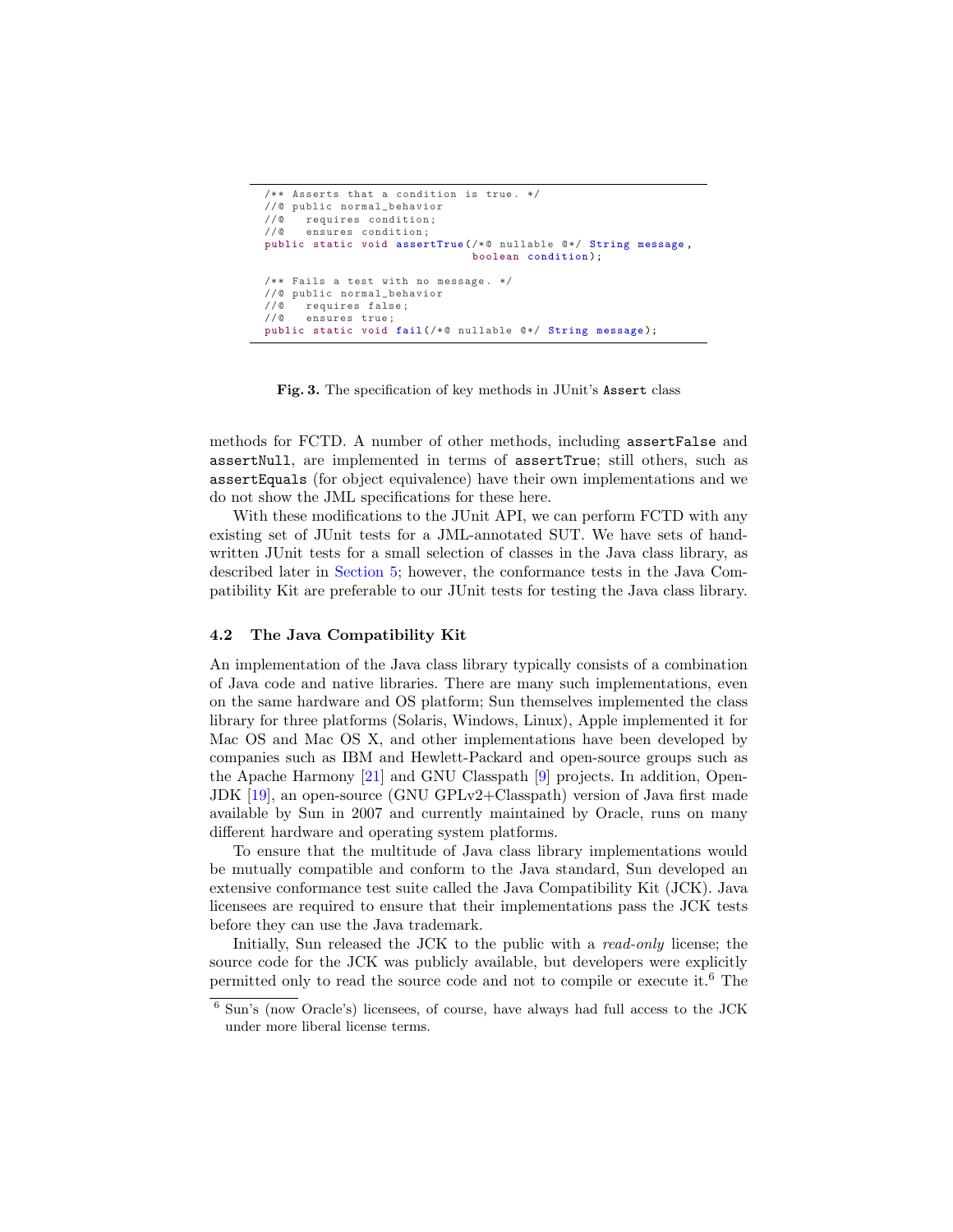```
//@ public normal_behavior<br>//@ ensures \fresh(\resu
//@ ensures \fresh(\result);<br>//@ ensures \result.isPassed
//@ ensures \ result . isPassed ();
      ensures stringEquals (\result . getReason (), reason);
public static /*@ pure non_null @*/ Status passed
(/*@ nullable @*/ String reason );
//@ public normal_behavior
//@ requires false;<br>//@ ensures \fresh(
       ensures \fresh(\result);
//@ ensures \ result . isFailed ();
      ensures stringEquals (\result.getReason(), reason);
public static /*@ pure non_null @*/ Status failed
(/*@ nullable @*/ String reason );
```
<span id="page-11-1"></span>Fig. 4. The specification of key methods in JavaTest's Status class

read-only license was one of the inspirations for the FCTD process, as it led us to consider ways in which we could make use of this conformance test suite while neither compiling nor executing it. Since the release of OpenJDK, however, Sun (now Oracle) has licensed the JCK for use by developers who are running it in conjunction with OpenJDK development or with projects that derive substantially from OpenJDK (such as the OpenJML project) [\[20\]](#page-15-17).

<span id="page-11-0"></span>JavaTest The JCK test suite is designed to be executed within a framework called JavaTest, which was also developed by Sun. The source for the JavaTest framework is available separately from the JCK distribution [\[18\]](#page-15-18) and is (primarily) released under the same open-source license as OpenJDK. Thus, we are able to modify the JavaTest framework in a way that allows us to attempt static verification of all the unit tests in the JCK (and, for that matter, any other test suites written for the JavaTest framework).

The JavaTest API differs significantly from most standard test APIs in that it does not enable test code to directly assert predicates. Instead, "status" objects are constructed to indicate whether a given test branch passed or failed in some fashion. Thus, there is no direct analogue to the Assert method in the JavaTest API. When a test branch determines that it has succeeded, it always constructs and returns a status object representing a "success". Similarly, when a test branch determines that it has failed, it always constructs and returns a status object representing a "failure".

Our modifications to the framework are primarily to the class com.sun. javatest.Status, which implements the "status" object and therefore encapsulates the result of a single test. Status contains factory methods for creating objects that indicate that a test has passed, failed, or caused an error, and these methods are used by the JCK tests to report their outcomes.

To use FCTD with the JCK, we added JML specifications to these factory methods in the manner described in [Section 3.2;](#page-8-0) these appear in [Figure 4.](#page-11-1)<sup>7</sup> Note

 $7$  stringEquals is shorthand for "the two strings are equivalent or are both null."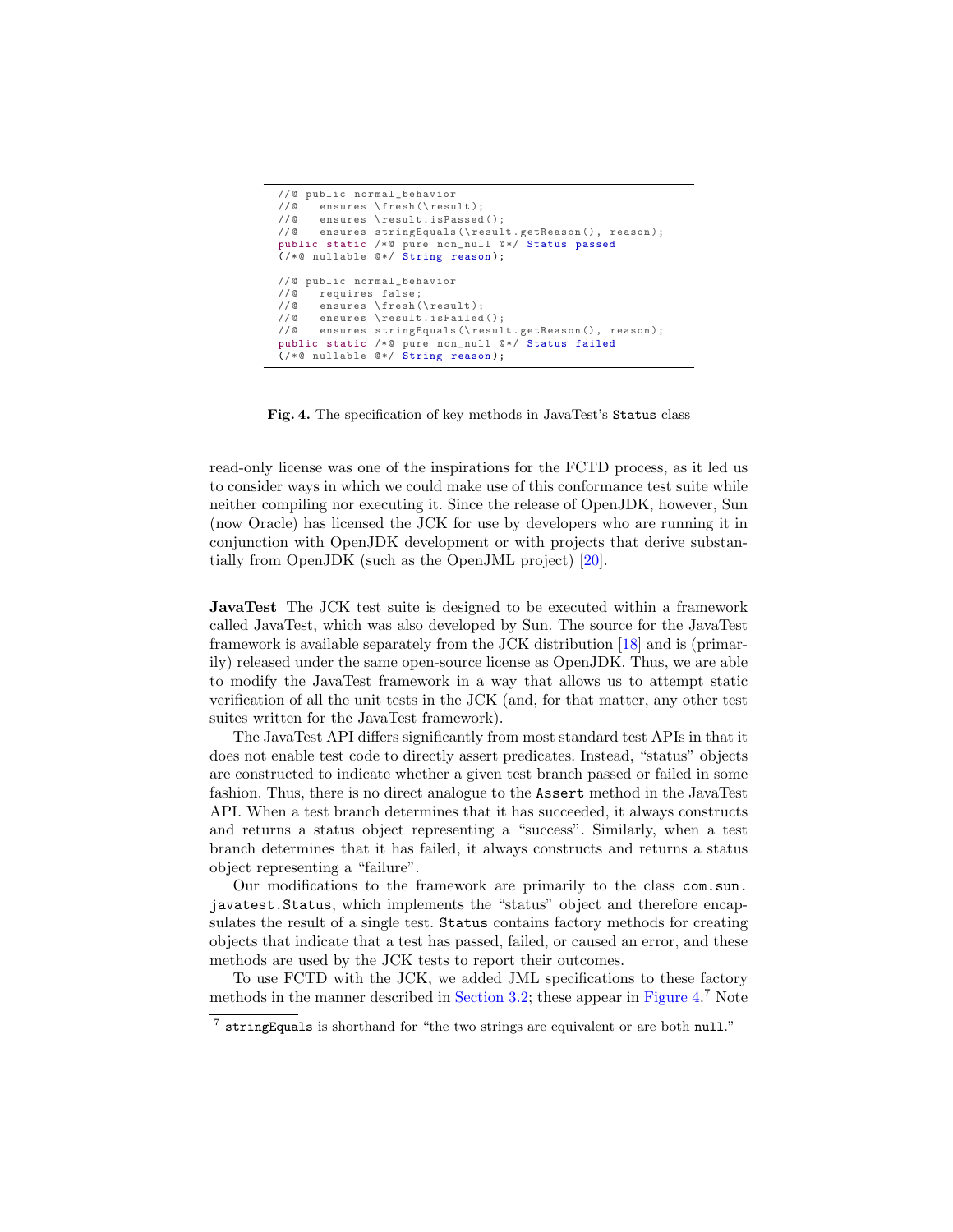```
public Status String0061 () {
  String testCaseID = " String0061 ";
   String s = " getChar Test " ; // step Create a String
char [] dst = null ; // step Create a null reference
  try {
     s.getChars (1,3, \text{dst}, 0); //step Try to get chars
  \mathbf{r}catch ( NullPointerException e) { // step Catch an exception
     return Status . passed ( " OKAY " );
   }<br>return Status.failed( testCaseID + " getChars failed" );
}
```
<span id="page-12-1"></span>Fig. 5. The first JCK test method for String.getChars

that the failed factory has a precondition of false, while the passed factory need not have pre- or postconditions relating to an asserted predicate because it always indicates a passed test. We also added minimal specifications to some related classes to ensure that we did not cause any NullPointerExceptions or similar runtime issues.

**JCK Example** An example will help to clarify the usage of the JavaTest framework for running automated tests. Recall that we discussed the method java. lang.String.getChars in [Section 3.1.](#page-6-0) The first JCK test method for getChars (also the 61st JCK test method for the String class), String0061, is replicated in [Figure 5.](#page-12-1) In this test, the success case is the return in the catch block where a "passed" instance of Status is constructed; this particular test is checking to see that passing a null array to getChars correctly causes a NullPointerException. The failure case is the final return where a "failed" Status is constructed.

The JML specification of getChars, therefore, needs to be strong enough to guarantee that a NullPointerException is always thrown when getChars is called on a String and given a null destination array. If the specification is sufficient, String0061 will pass its static verification. The JML specification in [Figure 2](#page-7-1) correctly guarantees a NullPointerException in this instance and allows String0061 to be statically verified. Interestingly, the specification for getChars shipped with some versions of the JML tools (including the most recent version of the Common JML tools released in 2009) does not include the exceptional behavior clause with the NullPointerException; FCTD would have detected that deficiency by failing to statically verify String0061 and reporting less than 100% utility for the String specification.

## <span id="page-12-0"></span>5 Case Studies

For our first case study, we wrote or rewrote specifications for 26 commonly-used classes in the Java class library: AbstractList, ArrayList, Arrays, BitSet,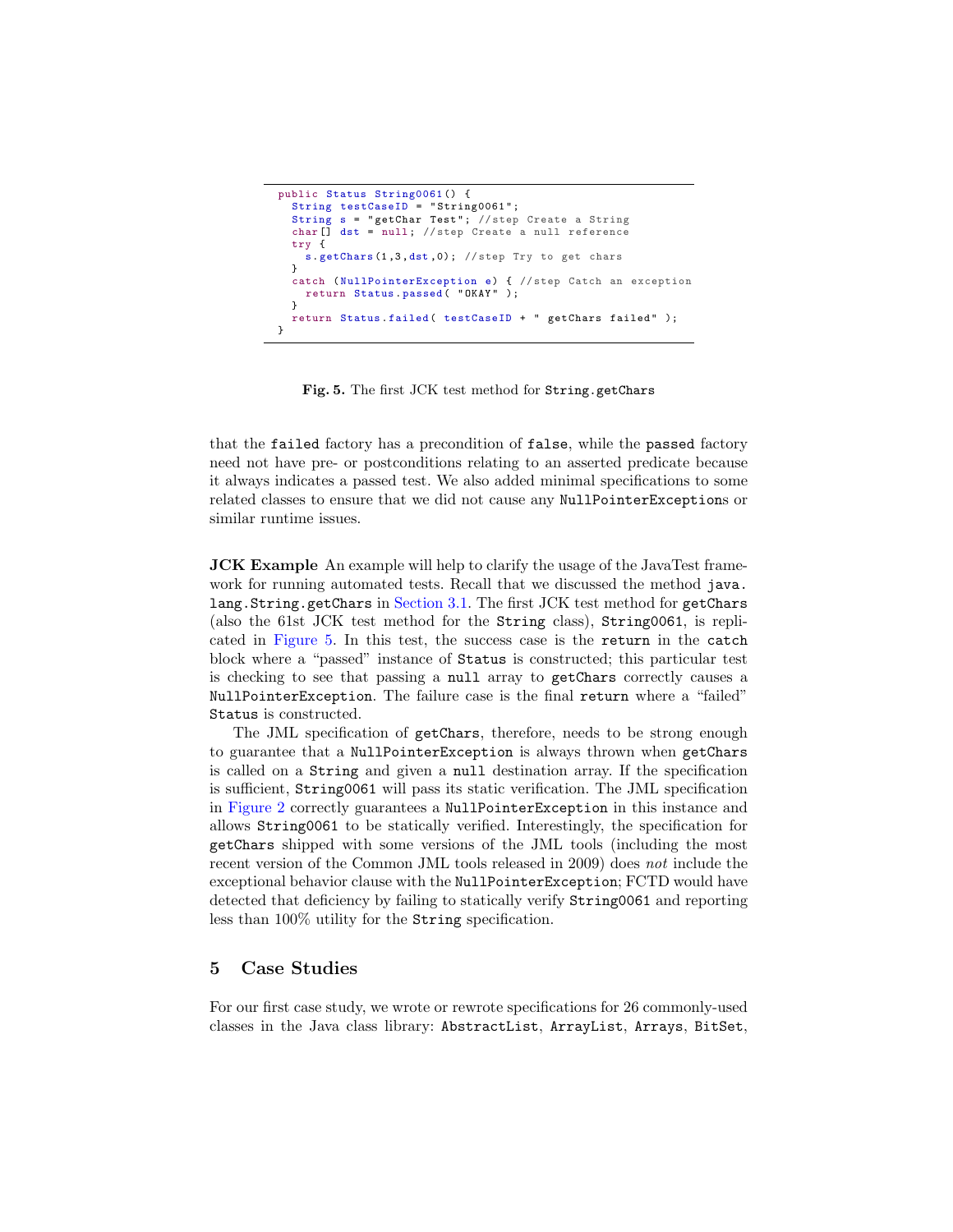Boolean, ByteArrayInputStream, Character, Class, Collection, Comparable, Exception, File, InputStream, Integer, List, Long, Map, Math, Object, Properties, Set, String, StringBuffer, System, Throwable,  $\mathrm{and}\ \mathtt{Vector}.^8\ \mathtt{We}$ used FCTD with hand-written JUnit tests to help ensure that the specifications were both correct and useful.

The second case study was conducted as a part of Hyland's MSc work [\[11\]](#page-15-14). Specifications for three classes that had no existing JML specifications were written and verified using the JCK tests. These classes—ResourceBundle, Print-Stream, and Stack—were chosen because they are the most frequently used classes in the Java API (as measured by two static analysis tools) that were missing specifications.

In both case studies, JML specifications for a class C were written using Javadoc documentation for  $C$  and any classes of which  $C$  is a client. Reading publicly available unit tests was permitted, but not encouraged, and served only to resolve ambiguity in the documentation. In an effort to avoid overspecification, viewing C's source code was not permitted under any circumstances.

The struggles and outcomes of this process highlight the fact that natural language specifications, as seen in Javadoc documentation, are often imprecise and incomplete. This was witnessed both during attempts to verify the classes in question against their newly-written specifications and during attempts to test the specifications by verifying the JCK tests and other tests against them. Hyland's MSc report discusses in detail some of the challenges posed and solutions found while writing usable and correct specifications for these three classes.

During both case studies, a specification was deemed correct only if (a) a manual review by multiple parties of the informal documentation and the formal specification had a positive outcome, (b) hand-written unit tests all passed when executed with runtime assertion checking of the JML specifications turned on, and (c) ESC/Java2 verified all unit tests successfully. If unit tests could not be executed, as in the case of the JCK, then part (b) was not performed. The utility of a class specification was measured in these case studies as the ratio of the number of verified unit tests for the class to the total number of unit tests run for the class, and no class specification was declared "finished" until its utility was measured at 100%. All class specifications were declared "finished" by the end of the case studies.

As a result of these case studies, we have much higher confidence in the correctness and utility of the tested specifications than we did for specifications that were written in the past using more ad hoc techniques. Consequently, the JML community is continuing to use this process to write (and rewrite) specifications for Java 1.7 as development on the new JML tool suite, OpenJML, continues.

<sup>8</sup> See [http://kindsoftware.com/trac/mobius/browser/src/mobius.esc/escjava/](http://kindsoftware.com/trac/mobius/browser/src/mobius.esc/escjava/trunk/ESCTools/Escjava/test/jdktests) [trunk/ESCTools/Escjava/test/jdktests](http://kindsoftware.com/trac/mobius/browser/src/mobius.esc/escjava/trunk/ESCTools/Escjava/test/jdktests) for details.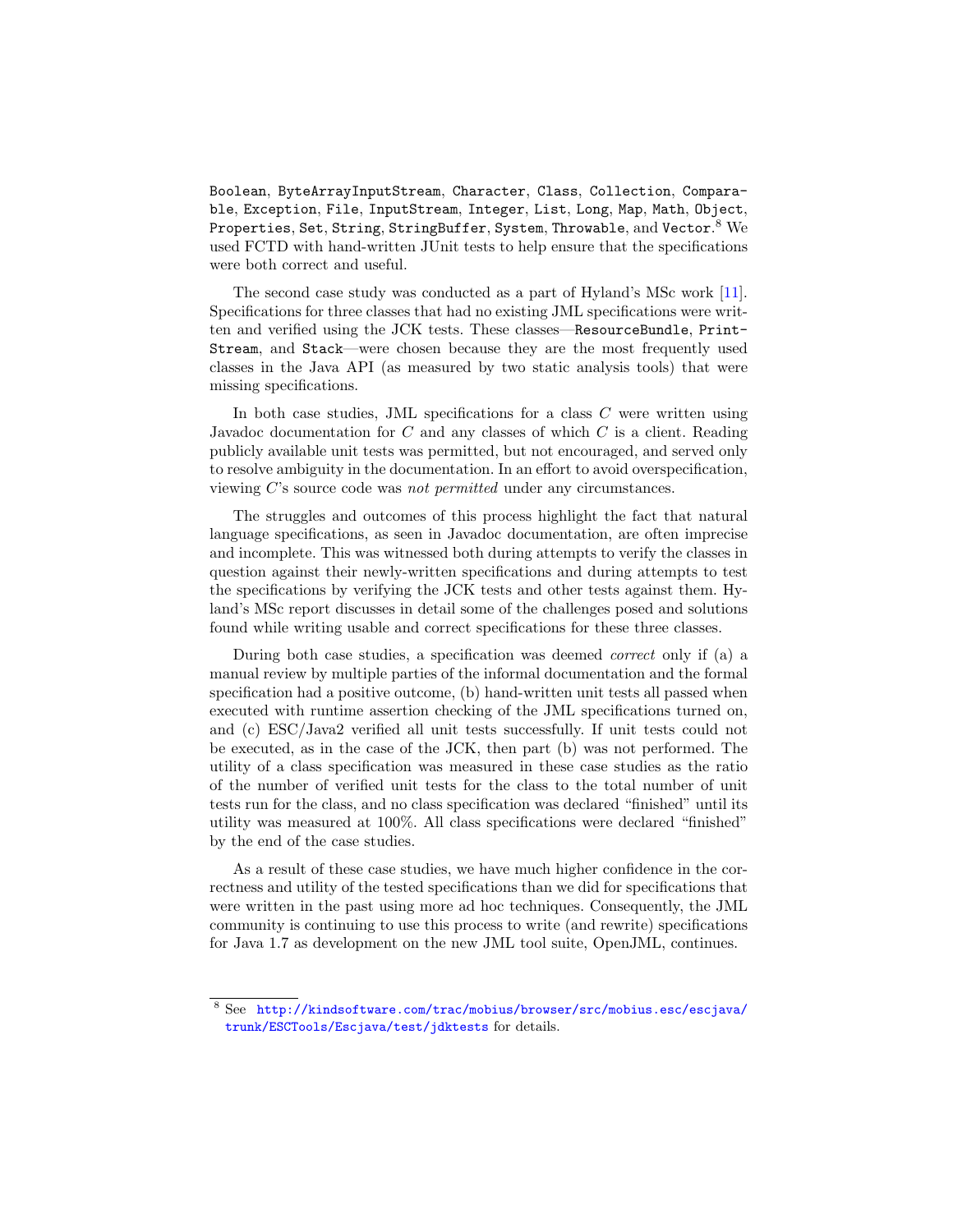# 6 Conclusion

We have described a new process, the Formal CTD Process (FCTD), for determining whether formal specifications written for an existing software system are correct and useful. FCTD effectively uses the existing unit test suite for the software system as a behavioral specification and validates the formal specifications against the unit test suite by performing modular static verification. By doing so it ensures that the formal specifications capture enough of the system's behavior to pass the unit tests, demonstrating the utility of the specifications.

FCTD is best suited to testing library specifications using conformance tests, since conformance tests by definition describe exactly the required functionality of a library. We have described a method for applying FCTD to the standard Java class library using the Java Compatibility Kit and a version of its accompanying JavaTest infrastructure augmented with formal specifications for key classes. This will allow us to evaluate new specifications written for Java library classes against the library conformance tests used by all Java licensees, and thus to ensure that our library class specifications are of high quality.

While the concrete processes we have described here are specific to Java, JML, and their associated tools and tests, the general technique of using static verification of unit tests to validate specifications written for existing software systems is widely applicable. Our process can be easily adapted to any programming language and specification language for which both unit testing frameworks and static verification tools are available. We believe, therefore, that our process has the potential to significantly improve the quality of specifications written for existing software systems, and thereby also to significantly increase the utility of formal verification techniques that rely on such specifications.

There are several open research challenges and opportunities associated with this work. We speculate that unit tests generated by tools that are unaware of specifications (e.g., those that perform symbolic execution, shape analysis, etc.) may have some utility in terms of testing specifications, but we have not yet explored this avenue. We also speculate that the output of specification inference tools such as Daikon  $[6]$  and Houdini  $[7]$ , which attempt to infer preconditions, postconditions and invariants from a body of code, may provide good starting points for the generation of correct and useful specifications. Finally, we believe it is possible to provide a more precise measurement of code and specification coverage than the "number of tests" ratio we currently use as a measure of utility.

# References

- <span id="page-14-2"></span>1. Beust, C., Suleiman, H.: Next Generation Java Testing. Addison–Wesley Publishing Company (2007)
- <span id="page-14-0"></span>2. Burdy, L., Cheon, Y., Cok, D., Ernst, M., Kiniry, J., T.˜Leavens, G., M.˜Leino, K.R., Poll, E.: An Overview of {JML} Tools and Applications. International Journal on Software Tools for Technology Transfer (Feb 2005)
- <span id="page-14-1"></span>3. Chalin, P., Robby, et al.: JMLEclipse: An Eclipse-based JML specification and verification environment. <http://jmleclipse.projects.cis.ksu.edu/> (2011)